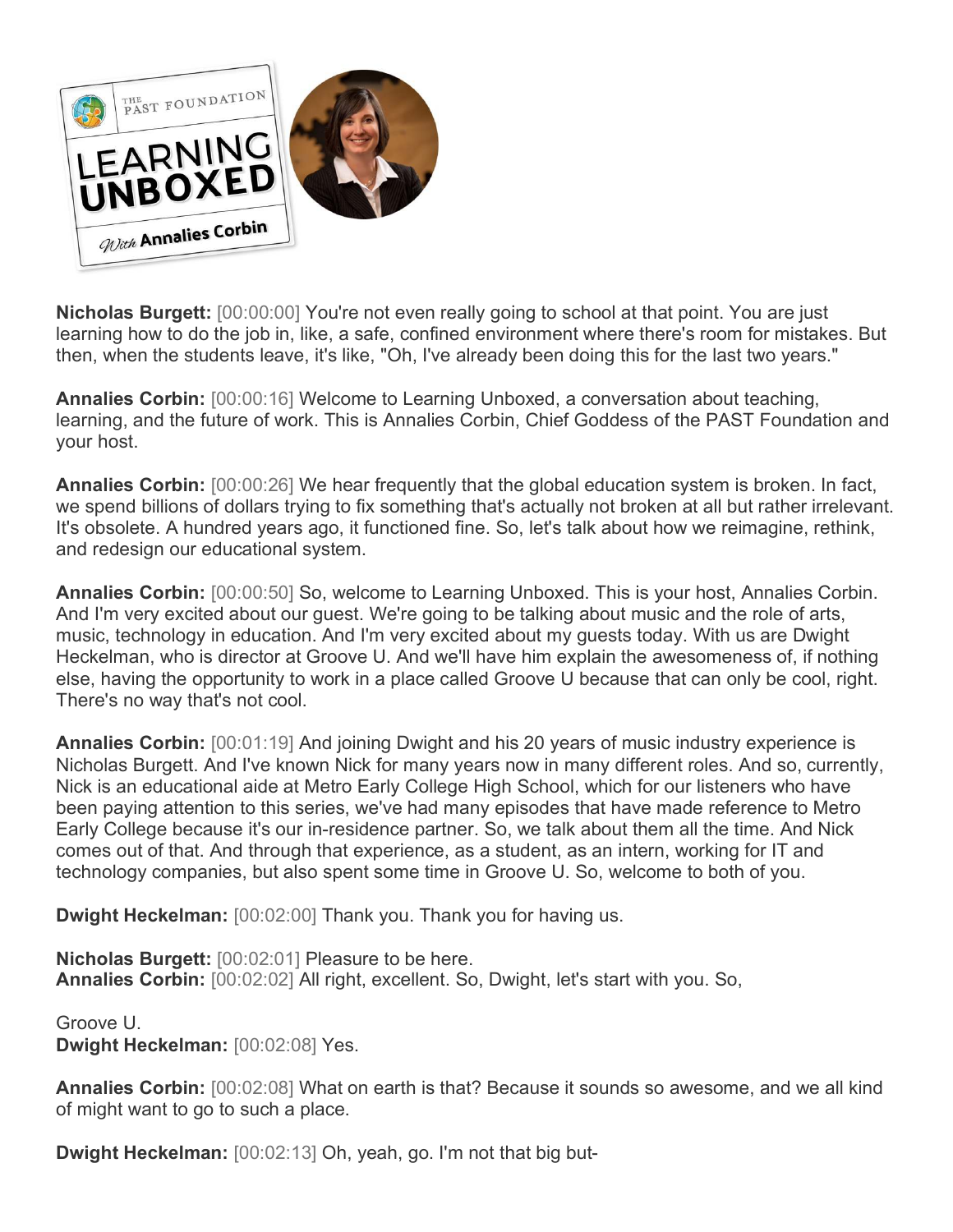**Annalies Corbin:** [00:02:17] But you could be.

**Dwight Heckelman:** [00:02:17] Groove U is a post-secondary two-year music industry career program. So, our focus is on music industry entrepreneurship. And we have six areas of study: audio production, music business, live sound, video, interactive design. Basically, for lack of a better word, it's a trade school, but it's a post-secondary trade school.

**Annalies Corbin:** [00:02:43] But it's also a place that has the opportunity to interact in the K12 space in some really intriguing and interesting ways, which is exactly how we kind of got involved with Groove U. So, Metro, as, again, we've talked about them a lot, and the learning centers, which is the early college experience that takes place there, and Groove U is one of the options, which is how we get involved with Groove U. Nick, yes?

**Nicholas Burgett:** [00:03:10] Yeah. So, back before I ever worked at Metro, I was a student there. I went there all four years for high school. And one of the teachers there approached me and was like, "Hey, we're trying to start this brand-new learning centers with this music college. Do you want to go? Because I know I can trust you to report back or tell us how it is like. Is it good? Is it no good? Tell us about it." And I was like,

"Yeah, sure," because before that, I was going to do something about agriculture, and that's just not super in my field, but I thought it would be somewhat interesting. So, when they said like "music and technology," I was like, "Yes, please. That sounds awesome."

**Nicholas Burgett:** [00:03:42] So, yeah. It was me and the first group of students from Metro to start the -- we call it Digital Learning Center at the time, with the partnership with Groove U. And so, we all did -- most of us had one year there. Then, some of us went back our senior year, as well did the junior year, to do it again our senior year. And so, over the course of two years overall completed the first-year review student course.

**Annalies Corbin:** [00:04:05] Right. And so, Dwight, give us just a little bit of an overview then about how the program works as it relates in particular to the way you interact in that sort of K12 piece of it.

**Dwight Heckelman:** [00:04:16] Sure. So, in that piece of it, basically, the first year at Groove U for all our students is the same, regardless of their specialization. So, they're going to get foundational courses in all the areas of study - in audio production, music business, live sound, video, interactive design. They're going to get some career courses and some core business courses.

**Dwight Heckelman:** [00:04:35] And by Nick and his peers, they attend basically half time. So, they complete in two years if they want to. One year at Groove U, which is what he did. Groove U is very heavily lab-based. So, about a four to one lab-to-class ratio. So, it's a lot. It would be a lot for a high school student to bite off what is the equivalent of 22 credit hours that our full-time students take. So, Nick was basically a normal full-time college student, just not a normal full-time Groove U college student.

**Annalies Corbin:** [00:05:04] Right. And so, Nick, if you had to sort of distill the experience down into one or two core things that you think were the most valuable, given you've been a bit -- and certainly in the time that I have known you, I would say a bit of a renaissance, right, in the sense that because you have always been a bit fearless as it relates to, "I'll try this. I'll try that," right? And so, I would imagine that

because that's part of your nature but, also, because of the way you've been able to sort of embody the experiences that you've had, you have some key takeaways, not being late being one of them.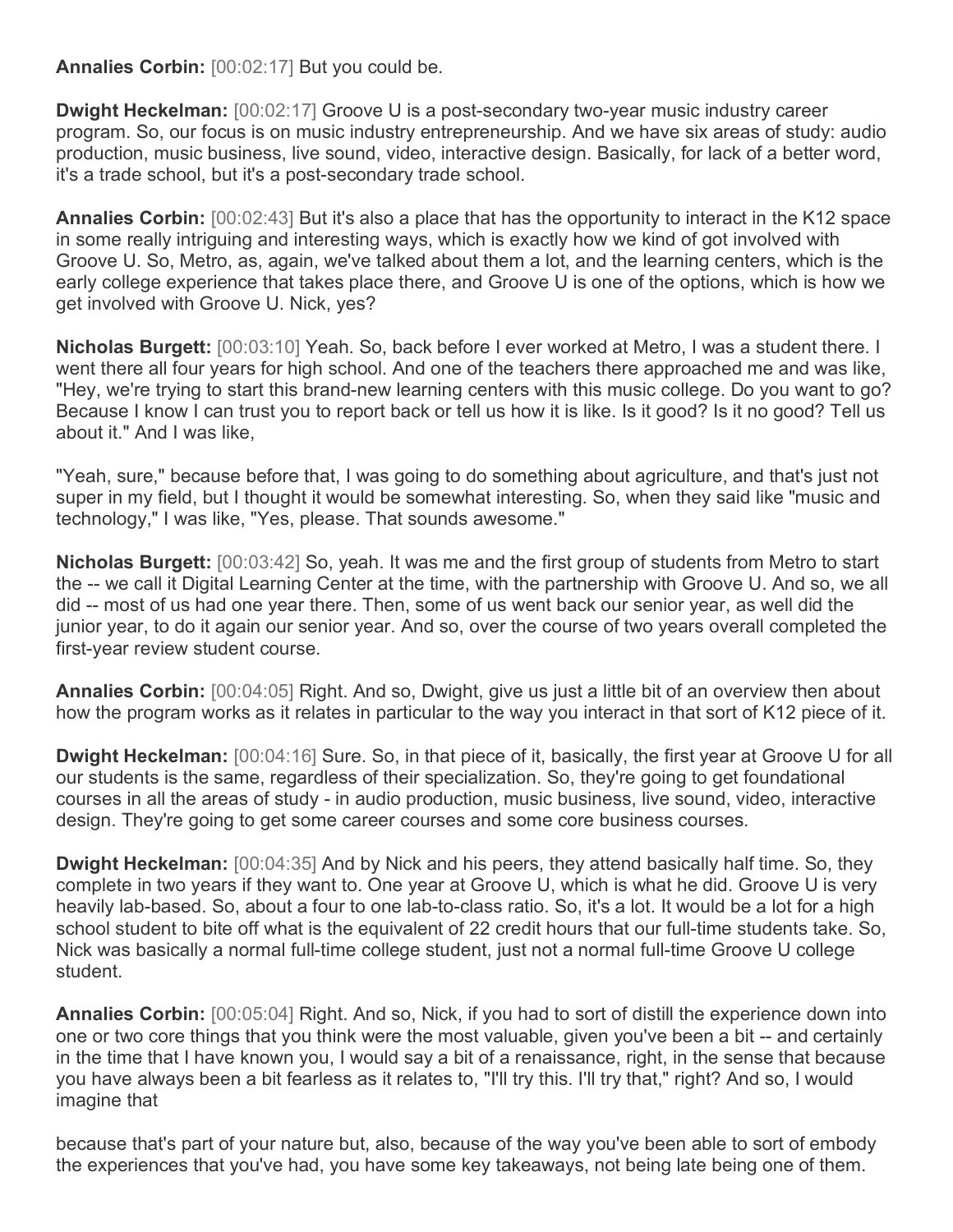**Nicholas Burgett:** [00:05:42] Yes, mostly that.

**Annalies Corbin:** [00:05:46] For our listeners, we had a delayed start.

**Nicholas Burgett:** [00:05:50] And a very wise man in this room once told me that early is on time, on time is late, and late is fired. So, as of today, I am not fired. So, yeah, big takeaways. Before I ever started at Groove U, I had an appreciation for music, I suppose, but I remember one thing that really stuck with me is people were talking about all the different things that they liked, and they like this, they like that, and I was like, "Yeah, I'm into all of that." And one student told me like, "I think, you don't know what you like yet because you haven't heard enough." I was like, "Okay, yeah, that's fair."

**Nicholas Burgett:** [00:06:23] And so, one thing, totally, like not even super connected to the education part was just like experimenting a bit more with like music as a whole. But then, gaining a much greater appreciation for it because I got to do every part of it. And so, in my mind, I never really even thought of music other than, "Hey, there's that thing on the radio that's currently playing that we've all heard a thousand times."

**Nicholas Burgett:** [00:06:46] But then, through experience at Groove U, getting to be like the stagehand to set up events, and working alongside artists, doing recordings in the studio, engineering sessions, shooting music videos, we had to write our own songs, which I'm no good at. So, just getting to see like every single part there was. And again, that was, like Dwight was saying, only in that first year. And so, it was after that where we could have picked a specific thing like, "All right, let's hone in a little bit."

**Nicholas Burgett:** [00:07:13] But over the course of two years, and what for a Groove U student would have been one year, I got to see like every part of the entire music industry. And, again, to me, it was just, "There's that song again that we've all heard by that popular band." And, now, it's like it's so much greater than that, and there's so much depth to it.

**Nicholas Burgett:** [00:07:29] And so, really just having like a greater appreciation for music, not just being like that thing that plays in the background, but like this is an entire community that's really awesome and really diverse. And there's these people that are totally different that were awesome friends because they had this bond that they shared. That was like totally different. And so, I, then, also got my own niche of music that I, now, like too. So, that was a plus. But, yeah, just getting to see the whole industry was really cool.

**Annalies Corbin:** [00:07:56] And I think that's the beauty of that sort of applied teaching and learning environment. And, again, truly, truly the beauty of what we certainly advocate for at the PAST Foundation is you don't know what you don't know, right. And you have to be able to really not just have that sort of casual experience across a broad career set, but you really kind of need to dig in to know that, "I want to do this," or "I don't want to do this," until that program, Dwight, as you have set it up, was really intended to show folks the full array of the industry.

**Dwight Heckelman:** [00:08:28] Right. And I can't even necessarily take credit that I set it up because the way the program was developed was actually going to the industry first and saying, "Who do you hire and why?" And what we learned through that process was the diversity has to sort of cross, not just what you think you want to do, but the entire industry, as Nick sort of explained.

**Dwight Heckelman:** [00:08:48] So, a lot of our students, for example, will come in, and they'll be like, "I don't want to do audio production," because it makes sense to kind of get. I'll be sitting in front of a board, and I'll be listening, and I'll be turning switches. They see it on TV, and they-"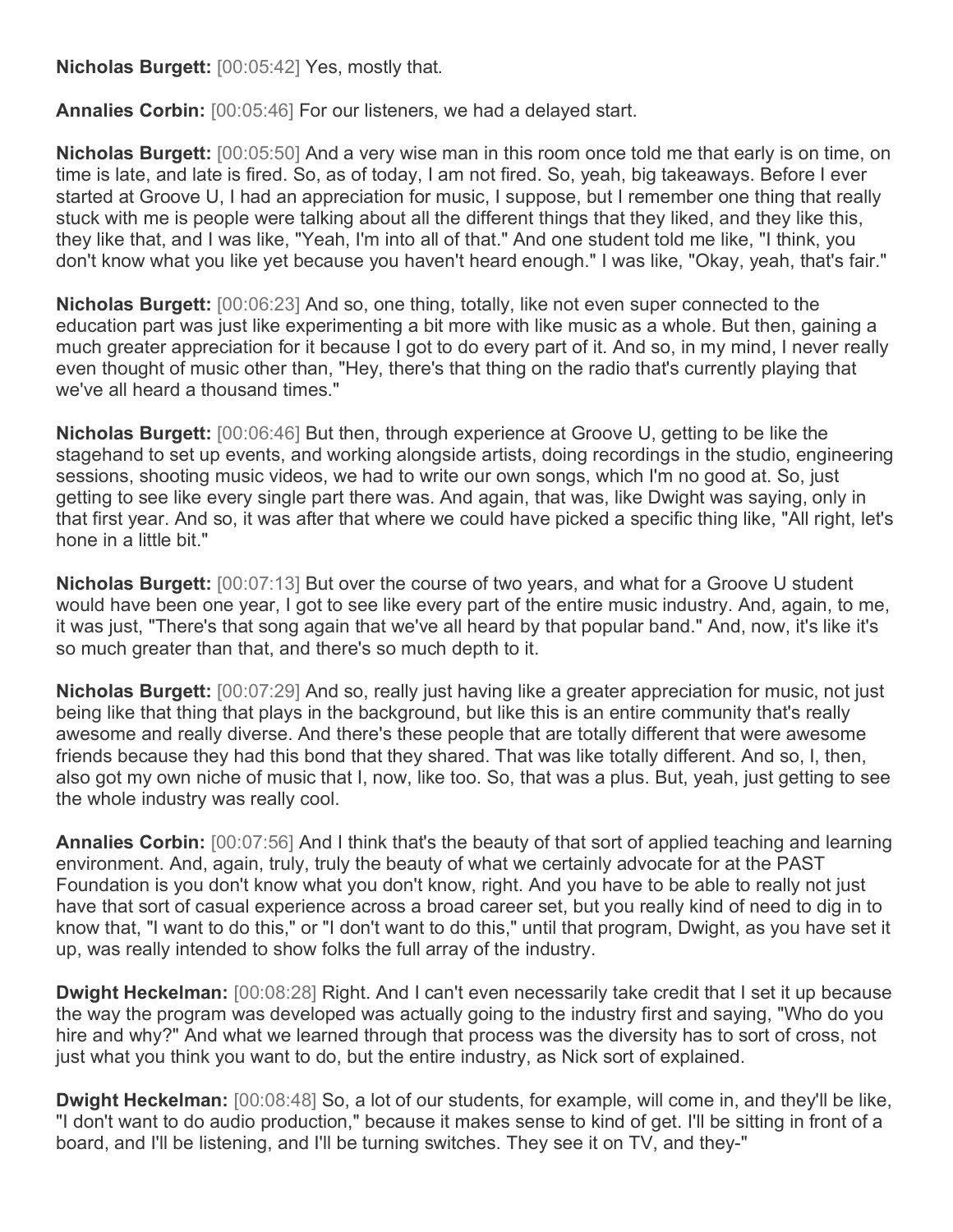**Annalies Corbin:** [00:09:00] "I think I know what this is."

**Dwight Heckelman:** [00:09:01] "I think I know what this is." And then, only about a third to a half of the students will actually go on to do audio production because they'll realize, they're like, "Oh, wow, I have this talent for video," or "Wow, the money is really maybe for me and/or the career path for me as in doing artist management or concert booking," or "Maybe what I thought was audio production studio really is doing live sound, and an install, or a live sound environment."

**Dwight Heckelman:** [00:09:27] So, yeah, that's kind of unique, I think. But I can't take credit for coming up with that. When we talked to employers, they're like, "Even if you know how to run the board, I want you to be able to read a contract. I want you to be able to -- you might have to do a side hustle. And if you want to work in the studio, you might have to work live sound on the weekends and/or you might have to shoot video." So, having that really holistic understanding of all the pieces is, I think, maybe a little unique and sets us apart.

**Annalies Corbin:** [00:09:56] And I think that applies to the sort of thinking about training experience opportunity across any industry, right, that the way that you sort of process and set up the program is really to Groove U literally could be applied across a broad array of opportunities. So, if you're a small community out there in rural America, and you're like, "God, this Groove U thing sounds really, really awesome, but we don't have that," we could make that out of what we do have, which may be a completely different industry utilizing the same approaches.

**Dwight Heckelman:** [00:10:28] Right, yeah. And I think maybe Nick can speak to that a little bit from an IT perspective what is -- people think they know what IT is, but then you get into IT, and you're like, "Well, it's really this really broad field, and it doesn't involve me sitting at a computer coding all day."

**Annalies Corbin:** [00:10:41] But it does involve people complaining, right? And-

**Nicholas Burgett:** [00:10:44] And whether or not they've turned it off and turned it back on.

**Annalies Corbin:** [00:10:49] That's a whole another conversation. That's another episode. But Nick, talk a little bit with us about the experience from the student's perspective because one of the things that I think that people forget when they set up these sort of innovative programs involve an element of career exploration and experiences, they forget about the autonomous nature of the student that's so critically important. And, certainly, your K12 experience, not necessarily traditional, and it gave you the freedom to be very independent in that space. Talk about that a little bit because that is not the norm. I mean, most folks have an expectation that you are not ready to do X, Y, or Z, but you are. And I would argue most students actually are.

**Nicholas Burgett:** [00:11:37] Yes. So, one point that Dwight made that was huge was thinking you know, and then getting there, and it being totally different because I remember I was sitting down with one of our advisors. I was like, "So, I want to do graphic design. That's what I'm going to do." She's like, "Well, we could look at other things." I was like, "No, pretty sure that's what I want." And I got to Groove U, and I was like, "Graphic design, that's probably going to be marketing," but being able to take all of the classes and realizing, "Whoa, video production is really cool," and that's still being a thing that I took with me.

**Nicholas Burgett:** [00:12:05] But in terms of like autonomy, it was the amount of responsibility given to us tied with the amount of privilege, it looks like. Uncalled for, honestly. We would start our day at Metro. And then, one of the teachers would check in and say, "All right, see you guys this afternoon."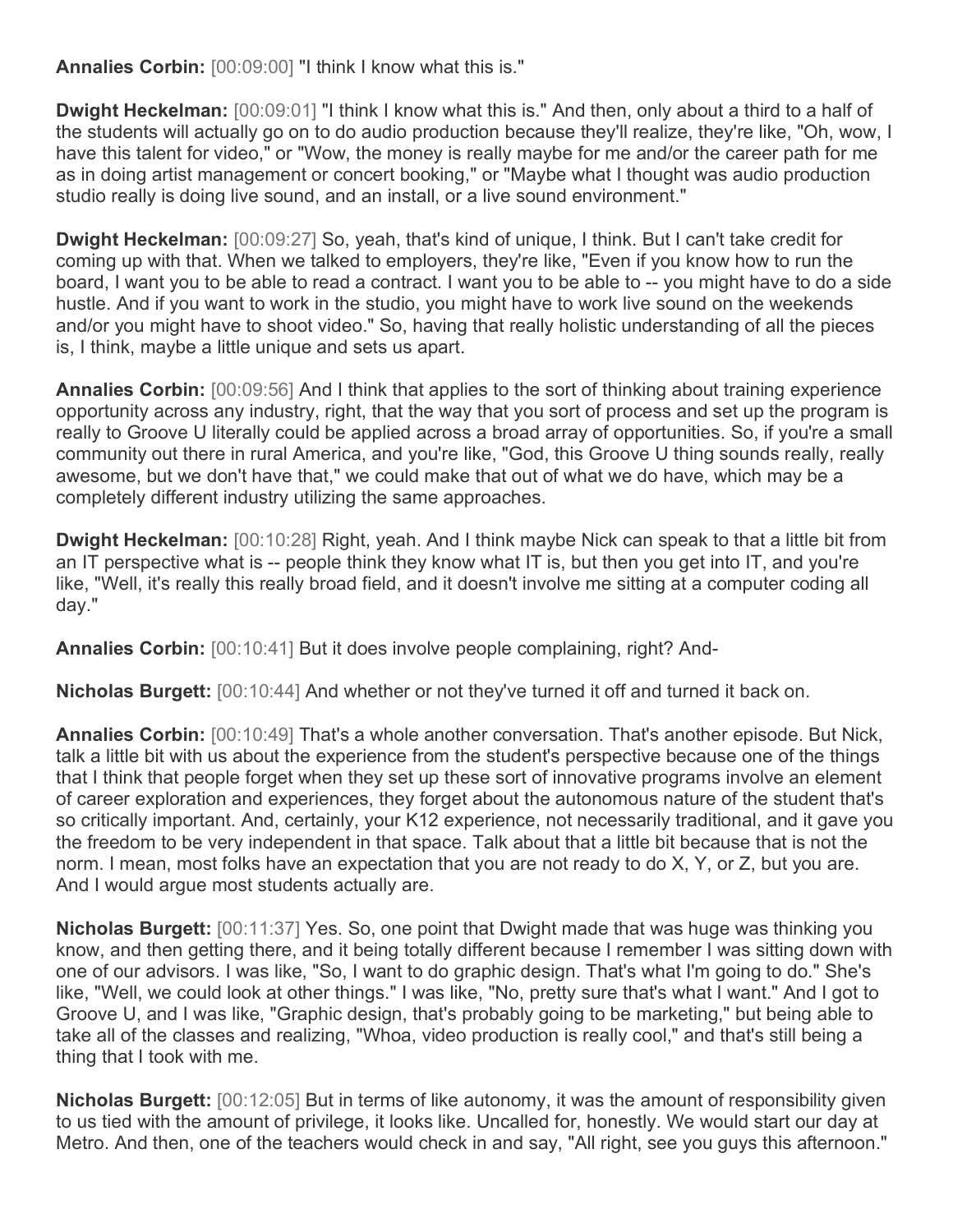And at that point, it was up to us to go get in the car, to get in a bus, to get ourselves over to Groove  $U_{\cdot}$ 

**Nicholas Burgett:** [00:12:28] And there was no one checking us along the way at checkpoints like, "Hey, are you on your way?" It's just they're going to trust us to get to class on time. So, we did because that's what you do. And we wanted to be there, especially because with a lot of the other students there, the Groove U students, they're kind of used to this being school. But for us, like, I go in in the morning, and I sit in American History or Geometry. And I'm like, "Oh, now, I get to go to Groove U-"

## **Annalies Corbin:** [00:12:53] Exactly.

**Nicholas Burgett:** [00:12:53] "... to play with all the technology." And so, we'll be sitting talking about some assignment and their students. Not that they're ungrateful. It's like, "Oh, we got to do this, and that's going to be hard." And we're like, "Are you guys kidding? This is so much fun." I mean it's great. And then, getting to do that alongside college students who aren't treating us any differently, just some high schoolers who are here ready to make a product happen.

**Nicholas Burgett:** [00:13:14] And then, again, at the end of the day, expectation being we get ourselves back to school because that's where we ought to be. And so, there's really no handholding. Dwight never sat us down and was like, "Okay, guys. Let me dumb this assignment down for you because I know you're not used to this and not ready yet." It was anything they were doing, we were doing. And it was almost to the point where you couldn't tell we were high school students other than the fact that they told them we were high school students. But just getting to do everything that they were doing, including like going out.

**Nicholas Burgett:** [00:13:44] And even like in terms of the Groove U structure them saying like, "Okay, guys. You need to shoot a music video. Go. Class is over in an hour and a half." And we could just get in a car, go downtown somewhere, find a cool mural on the side of a building, and just shoot, and just go. And then, they're expecting, when you come back at the end of the week, you've got a product ready.

**Nicholas Burgett:** [00:14:05] And it's not totally like you're on your own figure it out. Like any time we'd ask questions of it, they would have answers. The expectation is if you're not asking me a question, you're going out there, and are getting it done. So, we all did because that's what we were there to do, and we were all excited to do it. So, yeah, really, there was not a lot of time where there's someone like sitting over your shoulder like, "Hey, are you doing this right?" unless you're asking them to. You just kind of went and did.

**Annalies Corbin:** [00:14:31] Well, and that's why it works.

**Dwight Heckelman:** [00:14:32] Yeah. And one of our alumni maybe encapsulated a little bit of this to your earlier point. He says that I tell my students, "Here's a candle. Go find a match," right. And so, here's the tool, you have to go own it, and find the inspiration, and work it, and deliver the output. So, I think that's a pretty good encapsulation maybe.

**Nicholas Burgett:** [00:14:52] Yeah. That's what I said [laughs]

**Annalies Corbin:** [00:14:55] But I also think that that sort of speaks to the notion of sort of where and how we set expectations, right. And so, certainly, on this program, we have a lot of conversation around why this system of education, whether you're talking K12, post-secondary, career trade, even workforce, right, why does not work. And in many ways, it does not work. And oftentimes, when you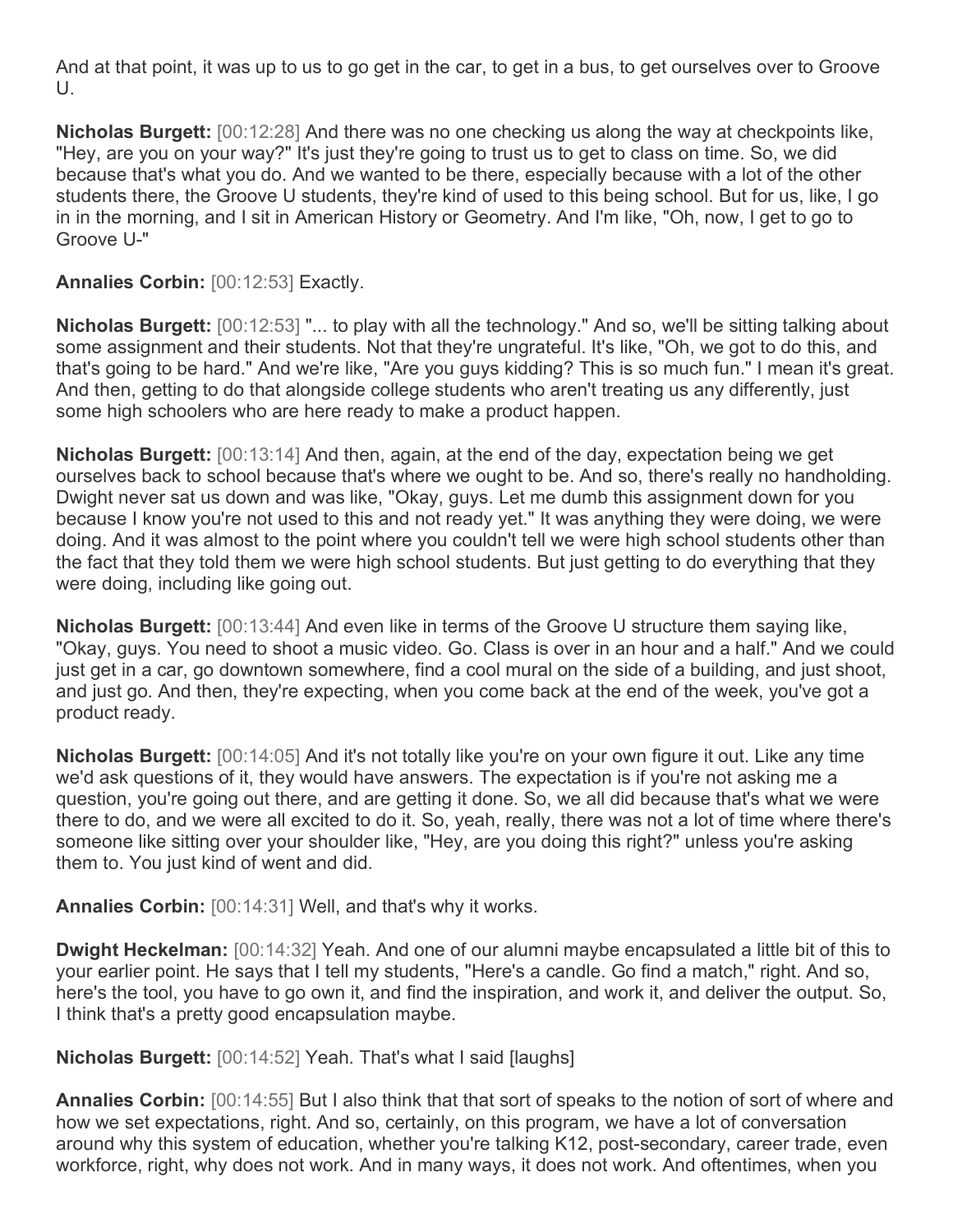really sort of pull the pieces apart, what you find is the things that aren't working are based on the fact that our expectations are way too low.

## **Nicholas Burgett:** [00:15:28] Right.

**Annalies Corbin:** [00:15:28] Right? That we have an expectation that because you are a high school kid, you cannot or you won't. That's just not the case at all. And what you were saying, Nick, is something that I hear over and over again from our students who have the opportunity to be part of these amazing experiences is it's a privilege to be there, and it's just so incredibly awesome, right. And so, as we think about sort of where and how those boundaries, I was saying earlier, it works because nobody thought you couldn't. That's a pretty powerful thing.

**Dwight Heckelman:** [00:16:03] Right. And it's also has to do it just do it. It's about process, not product, right. You're a student. We don't expect you to get it right the first time or the second time, but you will get it right if you do the process. And I think that's maybe sorely lacking in a lot of the institutional education is, "This is the theory behind it, here's one small opportunity to demonstrate it," versus like, "I'm not really going to get into the theory. Just go do it. Then, we'll explain the theory. Then, go do it again, and I'll give you some more theory to help you figure that out." So, it kind of shifts that paradigm.

**Annalies Corbin:** [00:16:37] Yeah. Again, that's that applied learning opportunity that makes all the difference in the world. Yeah, absolutely. So, Nick, as you sort of think about, then, what that experience means, how would you best translate that to somebody else? So, as more students come through and think about the opportunity, whether it'd be at Groove U or other places, why opt in?

**Nicholas Burgett:** [00:17:00] Yeah. So, I think a lot of people, and I heard this a lot from the people I was at Groove U with, they really want to pursue a career in music business or any sort of music industry determines, "School's not for me. I got to figure this out." And I think that's really a shame that there's a lot of industries like that when when you're thinking about you're like general college GEs, you're not going to see one there for plumbing and construction. You're going to see English and Algebra 1, which we need that, and that makes sense, but so many students then, they only see that. So, they say, "Well, if I want to do doesn't fit that mold, then that just means I can't do school or I don't want to do school."

**Dwight Heckelman:** [00:17:38] I don't have the patience to wait two years, two and a half years to get to what I want to do.

**Nicholas Burgett:** [00:17:42] Right. And that's like the really cool thing about Groove U is you'll also never hear a student like raise their hand and say, "When are we ever going to use this?" because you do. It's never like super intangible. It's like, "All right, here's how you plug this microphone in, and here's how you coil this cable. This knob does this. This button does that." And so, when you go actually do it, it's not like you sit there, and you do your homework, and then you go do the test, and try to figure out how it changes. It's just, "Oh, I have literally done this already." And the only difference is now, we're a "professional" and not school anymore. But it's the same thing.

**Nicholas Burgett:** [00:18:17] And so, you're not even really going to school at that point. You are just learning how to do the job in like a safe confined environment where

there's room for mistakes, but then when the students leave, it's like, "Oh, I've already been doing this for the last two years." It transfers over completely and extremely smoothly.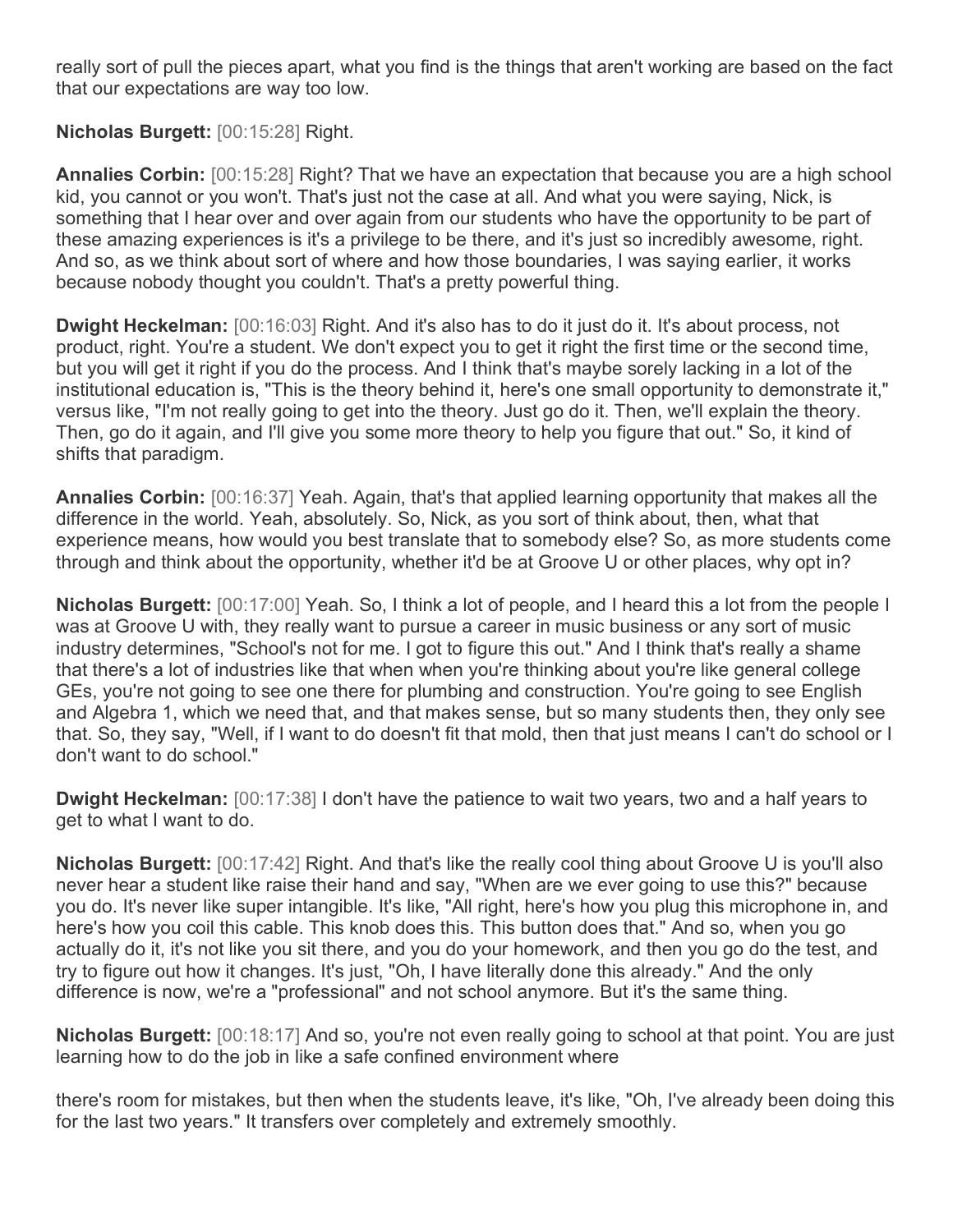**Dwight Heckelman:** [00:18:34] And on a micro level, that's the outcome is we give our students two years work experience before they go to work. Not two years of education that's just kind of bare.

**Annalies Corbin:** [00:18:45] So, you're kind of really sort of merging and blending that notion of work-based learning, which is all the rage right now, I might point out, right. Everybody is talking about, but the reality of it is your program, it's just an embedded part of the everyday.

**Dwight Heckelman:** [00:18:58] Yeah. We tell our students, your career doesn't start two years from now. It started the first day of class. So, I mean, we have a have a time clock up front. Our students clock in and clock out every day.

**Annalies Corbin:** [00:19:10] Interesting.

**Dwight Heckelman:** [00:19:10] They come to our building, our new campus, in particular, and it doesn't look like school. It looks like you're going to work. There's a little lounge, a very small lounge. And thus, the building is set up for recording and work. So, that hope, the whole viewpoint of like they know they're coming to work, they know we notice when they're late. We look at our time cards every week. How many hours did you spend here this week? It's just getting that mindset early on and realize that by the time you leave here, you're just basically looking for your next job. You already have a job. You've been working for two years. And now, it's time to take -- Instead of like, "Oh, I guess, now, three months from graduation, I guess I should start thinking about work." You're thinking about that pretty much every day that you're at Groove U.

**Annalies Corbin:** [00:19:55] Right, right.

**Dwight Heckelman:** [00:19:56] And while it is structured, it's not super bogged down to the point of, "Oh, I want to learn how to record a guitar." Well, we're not doing that in class right now, so I can't help you. It's like you will see students there for hours after classes ended because they know they can use the space, and there will be someone there, and it's like, "Oh, we haven't gone over this in class yet, but, yeah, if you'd want to know let me show you how to do that because we want you to be a professional who's capable of lots of things." Like you said, it's not just, "I know how to run a soundboard. I know how to read and write a contract, and I know how to like do management and different things."

**Dwight Heckelman:** [00:20:25] And so, it's not -- like there is a structure, but it's not like super, "We only do this right now. If you want to learn how to do this, stick around till next month." It's like there will always be someone somewhere to show you how do I do that next thing.

**Annalies Corbin:** [00:20:39] So, this is an industry partner truly being on a journey with you. It's the participant. And I think that that's one of the key differences. And as folks think about what could innovative learning, work-based programming look like, that's, I assume, a key component if that.

**Dwight Heckelman:** [00:20:58] Right. And I think just to sort of take that one step further, we don't view our campus as building. We view our campus as the City of Columbus. And every month that our students are in class, they are doing a project with a community partner, be it a business -- I mean, our students you know they have their own stage at Columbus Arts Festival where they run, manage, book their stage. We did Breakaway, the big EDM Festival. We've brought in Columbus Steel Drum Band to record.

**Dwight Heckelman:** [00:21:32] So, it's the idea of they're out every month interfacing with industry people. So, when they go to do their internships, which we have two pretty extensive ones as a part of a two-year program, they already have those relationships, they already have those connections,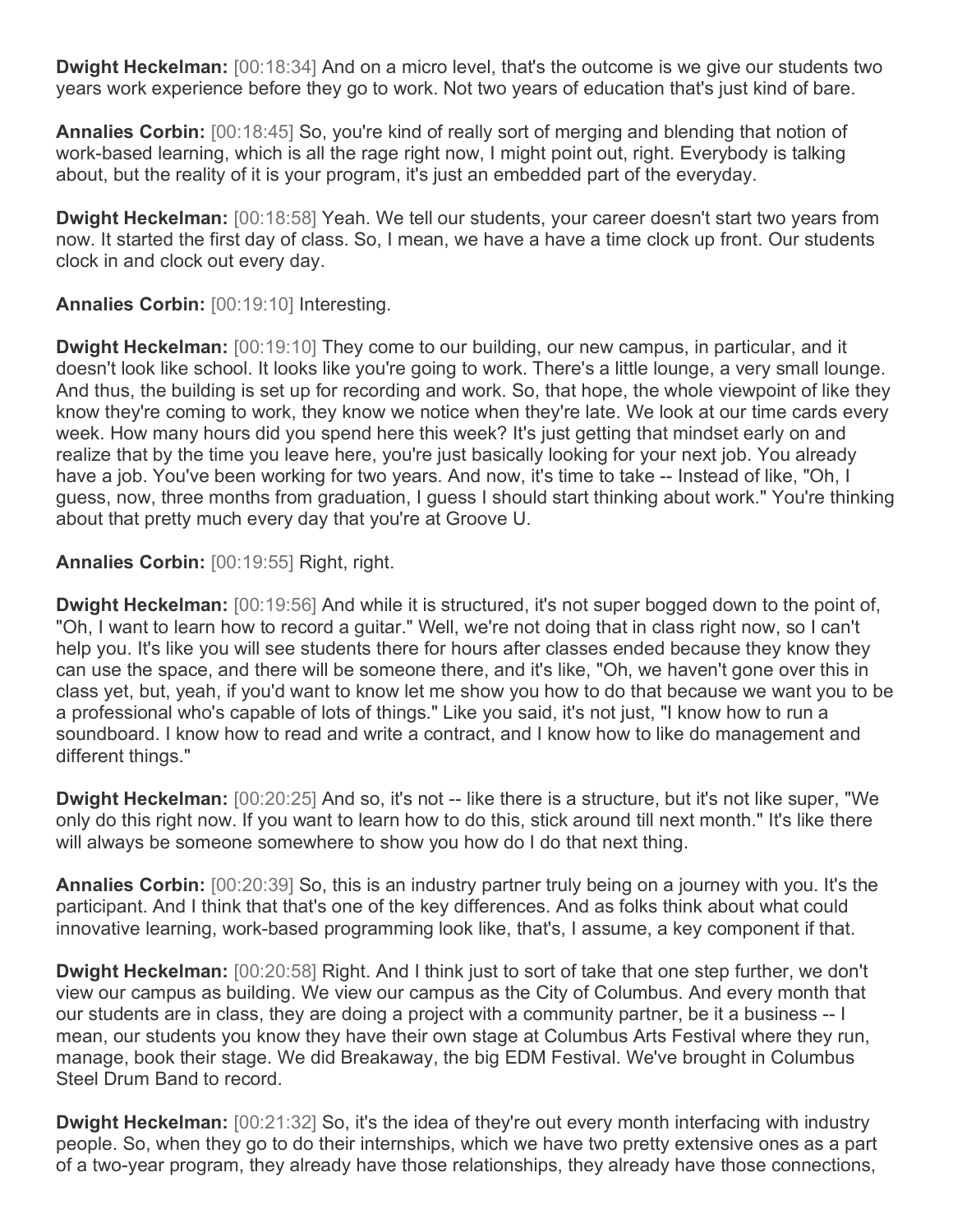they've already been able to demonstrate on some level they can do these things, and we get real time feedback from those employers about, "Well, you had your students do this, but maybe don't have them do that anymore." Like, "Oh, okay. We'll change that tomorrow." We'll train that piece of gear, we'll change that approach to how we're doing our education because those are the boots on the ground. We're not in some silo dictating, "Well, this is what we think you should know." We're really looking to our students to be active participants in their learning.

**Annalies Corbin:** [00:22:15] And what does the next conversation look like? Because as more and more K12 folks start to wrestle with K12, what exactly is that thing? Can we get it to morph, to change, to go away, to re-evaluate itself? Take your pick depending on your lens and your point of view. Well, what does the conversation look like? I mean, how is what's happening at Groove U more mainstream in our public experience of finding our way toward talk?

**Dwight Heckelman:** [00:22:52] I think, at least, from our perspective, and I can't speak to how everyone is going to approach this, but from ours, of course it's very outcomes-based. But the outcome isn't even necessarily the credentialed education. The outcome is what are employers asking for. Every month my staff and I sit down with advisory panels, every month in these various specializations, and we ask them, "Who are you hiring and why, not now, but two years from now?" And they take those things, and they tell us, and we hear these things, and we then parlay those into course outcomes.

**Dwight Heckelman:** [00:23:31] And they can change pretty quickly. So, I like to use example of about four years ago, we were having our video one. We were sitting there, always the same question, "Who are you hiring and why? What skills do you need - hard skills, soft skills, whatever the case might be?" And they said, "Well, the question we ask is, how does your workflow changed from last time we met, from this year to last year?" And they go, "Drone pilots?"

**Annalies Corbin:** [00:23:51] It's awesome.

**Dwight Heckelman:** [00:23:53] And we go, "Oh." And so, something that was like 1% of the video class became 20% of the video class. And we literally bought a drone the next day. And our instructor was already certified, and they were out there learning drone pilots because by the time they graduate, I mean, they're going to need that, and we don't have to go through some massive Board of Regents, to accrediting body, to back up, to back down, to revise. Just change it. That's the industry we work in. It changes that fast.

**Dwight Heckelman:** [00:24:23] And so, do a lot of industries, but they lag because of all the nonstreamlined approach to changing curriculum. And we heard it right from the people that we want to have our students work for. Like I don't know what other vetting I need. You want drone pilots? That's something we can help supply. Simple.

**Annalies Corbin:** [00:24:43] And the good news is that's changing broadly, right? The more traditional education is recognizing that it is-- Wow. Yeah, there's so many words we could use. We'll go slow. In terms of its adaptability, system and structure-wise, to your point, it's just not set up to do that; and yet, those systems are recognizing and trying to figure out how to be faster on adapting side of that.

**Dwight Heckelman:** [00:25:09] And the system likes credentialing, which is -- and I'm not done on credentialing. I mean, I want my brain surgeon to say University of Harvard School of Neuroscience. And that looks really good for me. I want to see University of Bahamas correspondence course in the brain, right. But in some industries like ours, credentials, formalized credentials carrying nothing. They're not even a foot in the door. Nobody really cares. So, if we can shake off a lot of the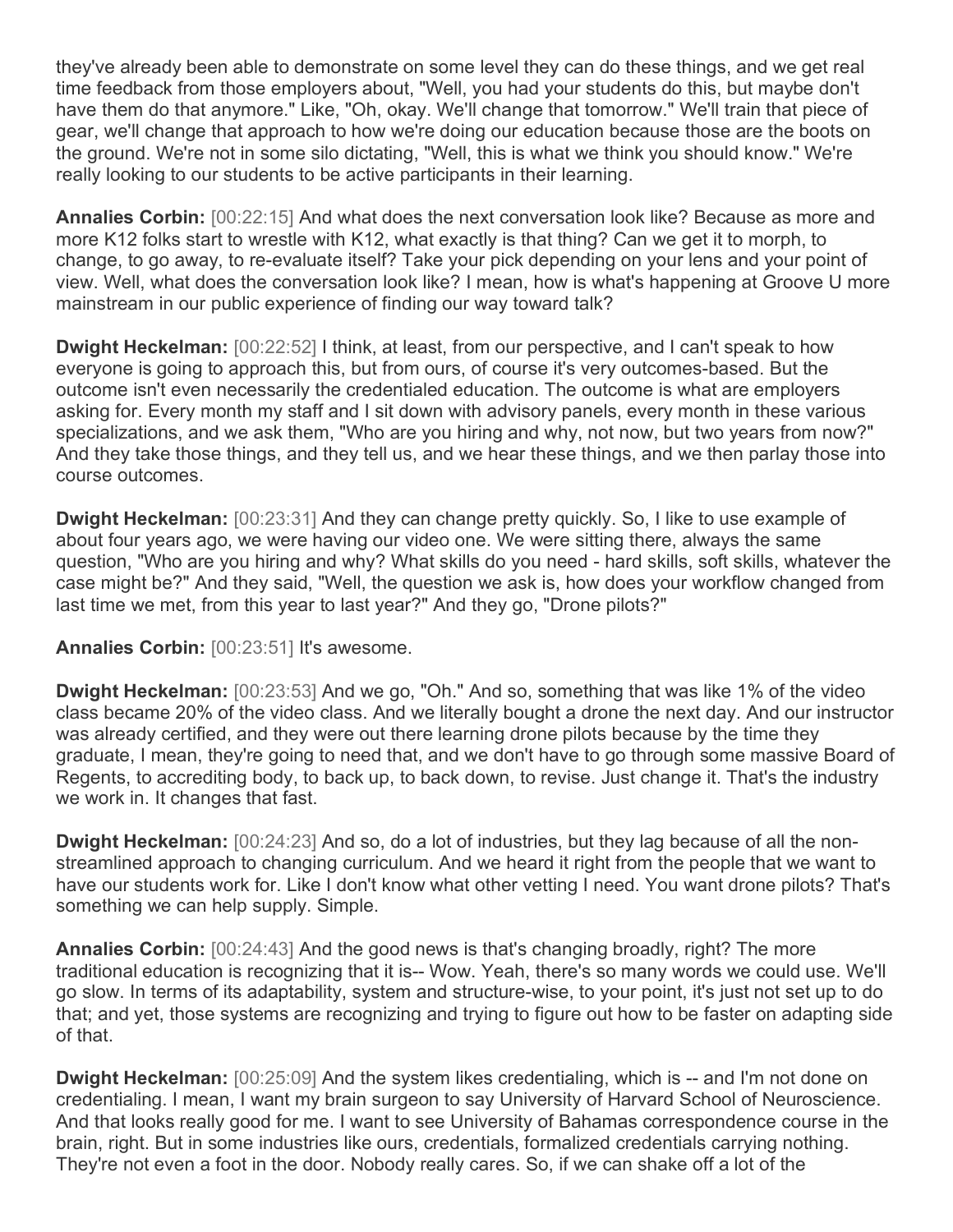conventions that revolve around has to be this formal credential, things start to look really interesting if you're just delivering what the industries are asking for.

**Annalies Corbin:** [00:25:48] And Nick, how do you bring that back? I mean, let's take this full circle. So, you are now back at Metro as part of the faculty and staff, and the experience at Groove U, and you were also a student at Columbus State, and, again, back to the sort of renaissance approach really had taken that opportunity both from a work and learning environment to try lots of things along the way. So, how does that translate back now? You're in that space where you're actually working directly with students trying to move through the same sorts of systems that you worked through. So, what does that look like for you now?

**Nicholas Burgett:** [00:26:28] Yeah. So, that is-

**Annalies Corbin:** [00:26:29] That's an intriguing circle, right?

**Nicholas Burgett:** [00:26:31] It is really funny.

**Annalies Corbin:** [00:26:33] It's really an intriguing circle.

**Nicholas Burgett:** [00:26:34] It's funny because people that I used to call like Mr. This and Ms. That, they're now like, "Stop calling me that. Call me by my first name because, now, we work together." It's like, "Oh, yeah, right. That's super weird." But it's true. Like Dwight made a good point that the credentials, especially in this field, are not huge. Like I worked in the school at this point, but I also do freelance video on the side, and I do not have a degree in anything video related, but I know how to do the stuff because somebody taught me, and I know people that need it, and they say, "Oh, you can do it. Let's do it then."

**Nicholas Burgett:** [00:27:03] And so, I think so many students, like I have my students now where they're in middle school, they're sitting and thinking like, "I'm stressing out. I got to figure out all this stuff. I got to know exactly what I'm doing the next five years. And I'm going to have to be in school for the next 20 years to get this degree, and this thing." And like I have a student who really loves American History, but he's thinking, "Oh, I can't stay in school long enough to get a masters to teach this topic," or actually he didn't even get that far until I suggested it. In his mind, he's like, "Oh, well, I like this, but that doesn't fit anywhere other than learning. And so, I'll go work in my parents' tow yard because all I can do is learn this content." But then, trying to tell him like, "No, this is a job that you can have, and that looks like a lot of different things." And one thing I, then, suggested was like, "You could teach it," but even that is not the bottom line.

**Dwight Heckelman:** [00:27:56] You could work for a museum. You could be a researcher right. There's learning American History, and you could write books about American History. You could go on talk shows. You could be regarded as an expert in what you do, right?

**Nicholas Burgett:** [00:28:07] And so, I think so many students just have this assumption of what education is supposed to be. And it's that, "I go to school until I finish in high school. And at that point, I know a whole lot about math and science, and I can write a paper in MLA. And then, I go to college. And somehow, now, I have to figure out what I want to do with rest of my life." And so, we focus a lot at Metro on advancement and what's next. And so, we have middle school thinking about high school. We have high schoolers thinking about college before they ever get there. But now, I've got middle schoolers who are thinking, "I have no idea what I want to do for a living, and I have to figure that out right now." It's like, "No, not yet," but also it's just we kind of hang them out to dry, I feel like, once they get to the end of high school, and they're like, "Okay. Well, now, I have to pick something and I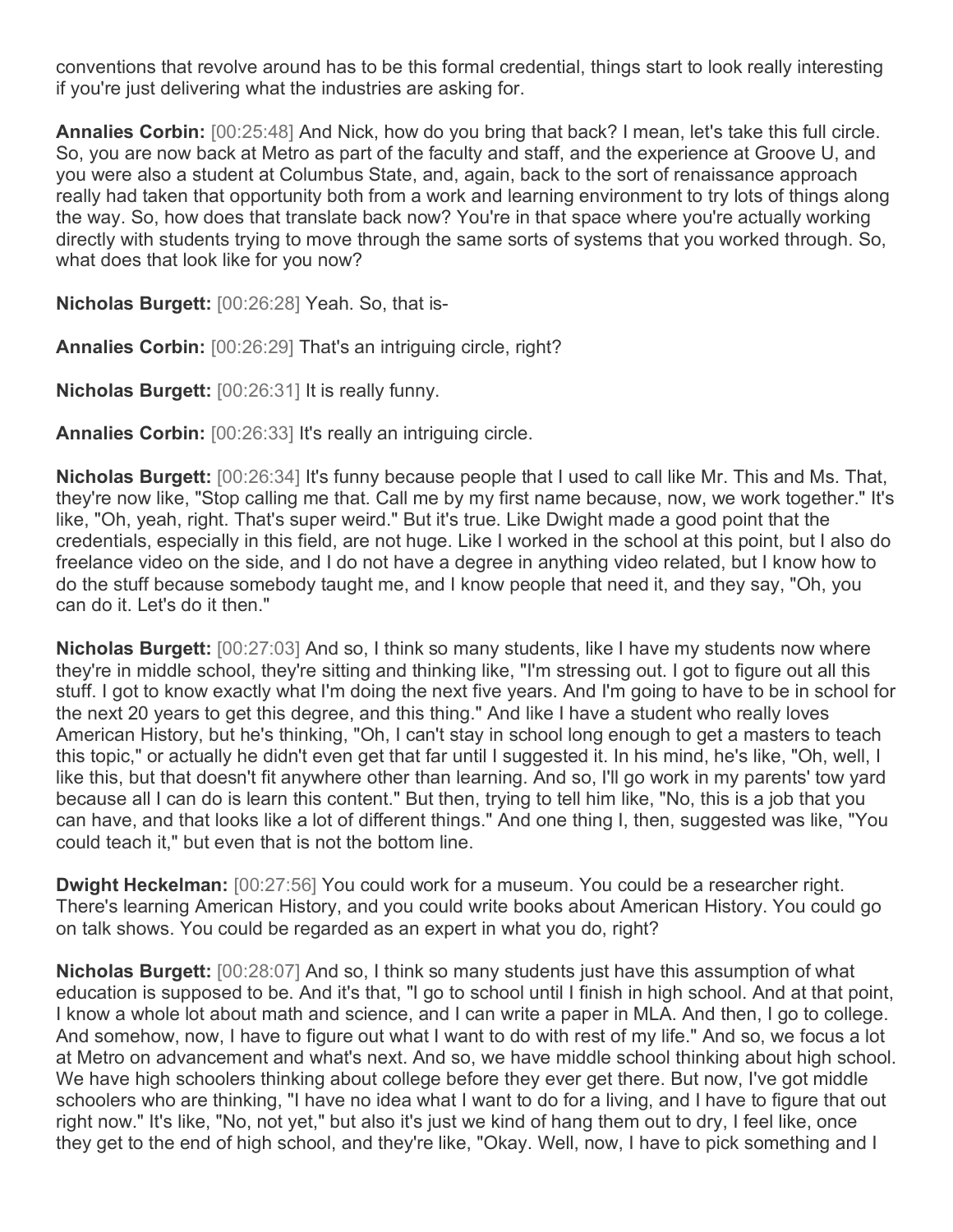don't know what it is. So, I guess I'll be a marine biologist." I've heard that so many times because of biology classes.

**Dwight Heckelman:** [00:28:57] I hope one thing that Nick got from being at Groove U that we try and impress is, especially in this field but it can imply, a lot of things can take this approach, that creativity isn't something you do. It is something you are. It doesn't refer to your output. It refers to your approach, right. So, people make something. They make music, or they they make something interesting, and people, mom and dad, grandma, they're, "Oh, you're so creative." We're talking about output. If you are a creative, then you're bringing that then to your business, and to your career, and to your artistry, into everything that you do. So, I hope that that's something that Nick took away as he looks into being an educator now is that, "Hey, creativity isn't about output. It's about approach."

**Nicholas Burgett:** [00:29:45] Right. And so, then, we have all these students with all of this currently going through their minds, and me trying to think, "What can I do to be helpful here?" So, with all of that, I, then, just kind of -- because they're thinking about all these different moving parts that I'm currently talking about, and it becomes a really complex dilemma in the mind, especially of a 14-yearold. So, I was kind of stopping and say, "Okay, what do you like to do?" And some of them don't know yet, and I say, "That's fine." But some of them think, "Oh, you're an educator. I have to say, 'Well, I like the English class.'" I'm like, "No, it's not what I mean. What do you like to do?"

**Nicholas Burgett:** [00:30:18] And so, then, like going back to that example, that student who really likes American History, it's, like Dwight sounds, like there is a career we can make out of that. What you enjoy and what your passion is does not have to become your hobby because I think we get stuck in life core content classes, and that's what our jobs become, and that's all there is to it.

**Dwight Heckelman:** [00:30:37] But there's so much more than that. Like so many of these creatives are talking about, they could have become an accountant and playing music was their hobby. But trying to steer them in the direction of like, "That can happen," but then, where we get caught again is we need a place to foster that. Thankfully, for music, we have a spot like Groove U. But we need more of that.

**Nicholas Burgett:** [00:30:56] And we need to separate the hobbies from the pros, which something that Groove U takes pretty seriously, and that's the other side of it. It should be some people's hobby because, at least, being in music is a lifestyle choice

## **Dwight Heckelman:** [00:30:56] For sure, yes.yes

**Nicholas Burgett:** [00:31:11] You're committing to a life -- I mean, you don't have to commit to a lifestyle to be a banker, right. Like that's just your job and it's not part of your life. But we're talking before we got here that musicians get started about 1:30 in the morning, and we run on five or six hours of sleep, or any of that pace through the industry as well. So, there is value in separating the professional from the hobbyist. And sometimes, college really needs to take that and K12 needs to take that seriously.

**Annalies Corbin:** [00:31:38] I think, at the end of the day, I really want the T-shirt. And I want the one that says, "Stop asking kids what they want to be when you grow up."

right. And instead, back to your point, is we could get everybody to find their passion, to live that passion in their work, in their day-to-day life, at least, using that to help them make decisions. We would all end up getting to do that thing that we're so passionate about, but the reality of it is asking kids so early on, "What do you want to be when you grow up," puts them in a box right from the get go.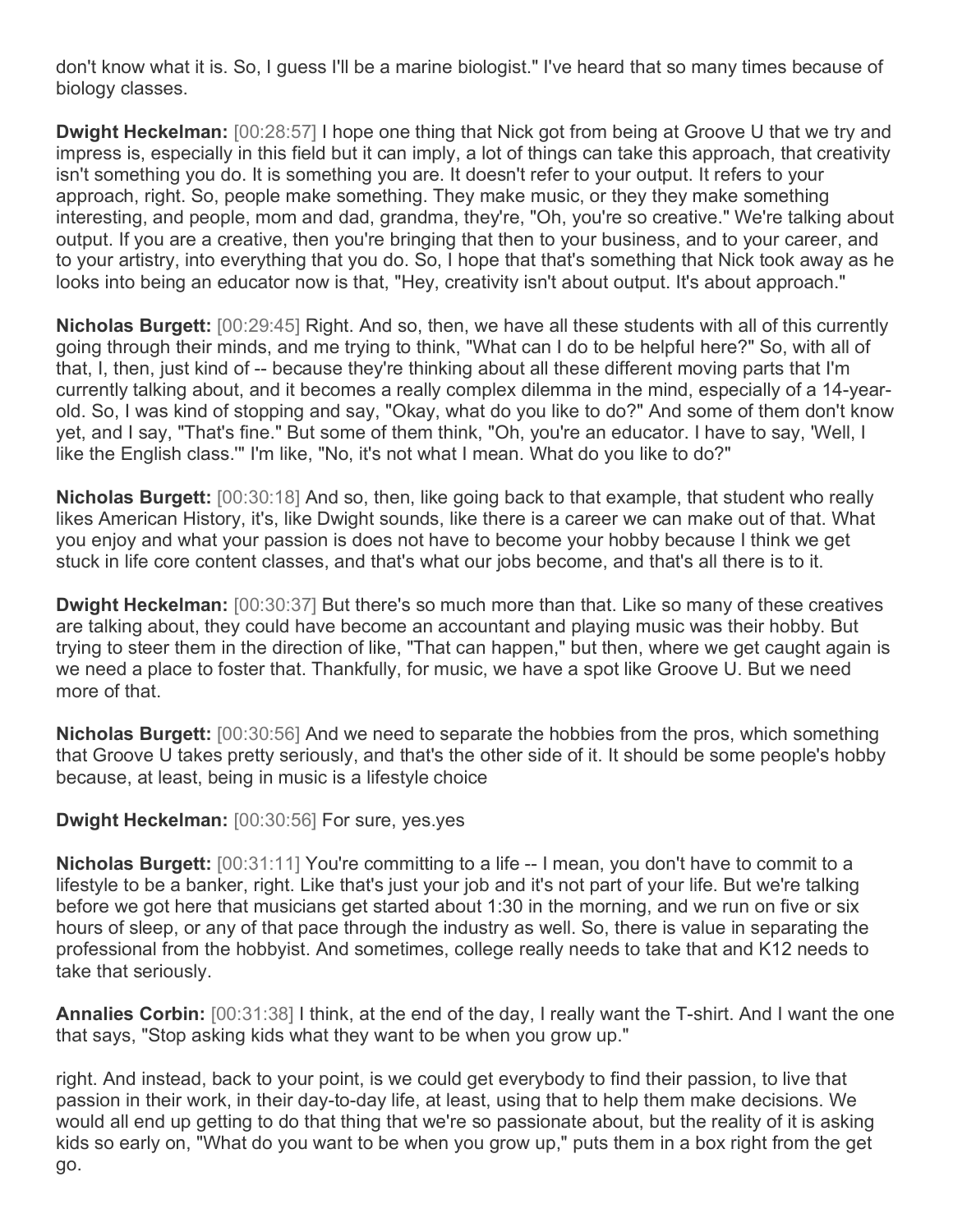**Dwight Heckelman:** [00:32:14] Asking them to make decisions about it as high school juniors when they also have to ask permission to use the bathroom, right. Like, "I want you to make this biggest financial commitment of your life. It's \$250,000 or more. Also, raise your hand and ask to use the restroom." Like, what an incredible odd pressure to expect them to have it figured out. We got to give them more runway.

**Annalies Corbin:** [00:32:40] Well, that just comes back to that artificial boundary, right. Again, it's those sets of expectations. They're just --everything is so out of whack. I think, at the end of the day, when I think about the work that I'm engaged in and the conversations that I'm having all over the planet, oftentimes, it comes back to repeatedly over and over again, really, why is that the expectation? High school graduation, we talk about that all the time. Great. It's an aspiration, but why is that the penultimate? That is bizarre to me. Yeah, let's do that. But why is that the thing we're measuring when there are so many other great opportunities out there? And yet, we're still stuck in that in the same way that we're stuck in a progression that we have to take Algebra, and then Geometry, and that we don't step back and say, "How about we learn all the things we need right now as we're actually doing something?"

**Nicholas Burgett:** [00:33:32] Or tell the student the high school senior that, "Well, go to college and figure it out." Like, "Wait. That's a really expensive experiment." If you give me \$100,000 and don't send me to college, I'll figure it out. Why do you have to spend all this money to figure it out? Just coming back, give the student more runway to find that passion, and that enthusiasm, and what they want to do instead of, I think we're way too delayed as a society. I think we're weird as westerner is to say like, "Just go to college, you'll figure it out." Like I remember sitting there being like, "That's really hard."

**Dwight Heckelman:** [00:34:08] And I love specific warning too, it's delayed because then, you're talking about how high school becomes the standard. It's like, "Okay, fine." But then, let's bring everything to that because when school branches out-

**Annalies Corbin:** [00:34:21] Exactly.

**Nicholas Burgett:** [00:34:21] ... and you can do all the different things is in college because in high school, you're still following all the state curriculum. Like my passion, I've discovered, is I really love shooting video, and I learned that while I'm in Groove U. And people are asking me what I want to do. It's like I never had the opportunity to figure out that I loved to do this. So, then why is high school the standard? I didn't know that yet.

**Annalies Corbin:** [00:34:43] And I guess that's my point, right. As you step back and think about it, let's just rethink the whole thing. Let's just get some packets, get out of the box, get off the shelf. Let's toss it, right, and think about something else. So, as folks are sitting back wherever they are, contemplating what they've been listening today, what's the one thing that you think folks should know, Nick, as I'm in my community, I want to change the experience for my students? Well, what's your lob to folks as they start down a new journey?

**Nicholas Burgett:** [00:35:16] Yeah, I would say don't be afraid to add new things and try new things because I think we often tell students, "Don't be afraid to try something new," but I don't think we then look at ourselves and say the same thing. So, like at Metro, for example, we have a class on coding, code.org. And I have students who are there that are kind of stuck in that box and go like, "Why are we doing this? I need to get to my next math class." It's like, well, someone here can become the next great coder who makes something awesome, and they would have never known they wanted to do that unless we brought it to them. So, I think wherever available, not being afraid to like, "Okay, we've got this box, which is a necessary box, that is our basis for education the way it is right now, but we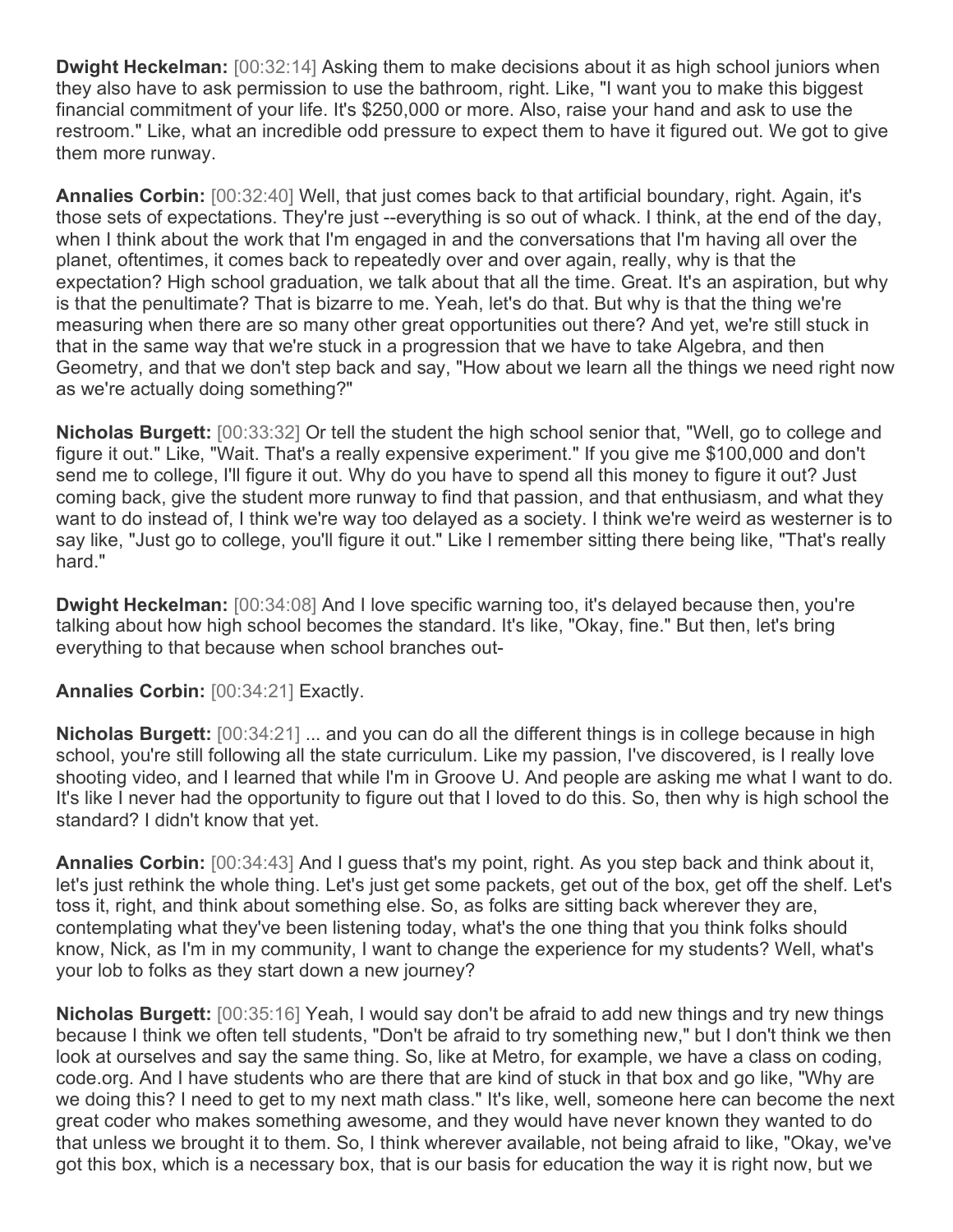shouldn't be afraid to add to that." For that coding example, that's not something you'd expect to see in a middle school, but there could be a kid and that's where their passion lies. So, let's add that in there.

**Nicholas Burgett:** [00:36:13] And then, also, really making an effort as educators to try our best to really hear the students because, I think, especially in middle school, it's easier for me to say, "Well, you're 12. What do you know at this point?" A lot it turns out. So, being willing to hear them too because like at Groove U, they're going to sit there, and they're going to listen people, and say, "We need drones," and say, "Okay," but I should be willing to listen to my students also if they're like, "We think it would make sense for us to know how to balance a checkbook." I would say, "Okay." Now, I'm not in a position to do that myself but creating such a setup-

**Dwight Heckelman:** [00:36:47] You don't balance your checkbook?

**Nicholas Burgett:** [00:36:49] No. I mean, I balance my checkbook all the time. I'm saying I'm not in a position where I could add that for a student, but if we could make in such a way. And I don't have the brilliant one liner that everyone's going to go, "Yes, excellent. Let's change everything." And then, I'll get my plaque made. But not being afraid of change, which I think is so normal that we're all terrified of it, but looking at what we've got and thinking, "Okay, what can we add here for the sake of these people that need to figure out what they want to do with themselves?" if that makes sense and answers the question.

**Annalies Corbin:** [00:37:28] Dwight, what's your lob?

**Dwight Heckelman:** [00:37:29] I think my lob is to have the conversation that education is not one size fits all from K through 12 feet, right. That the way the system is is constructed, well, from K through master's degree, if you really want to go that way.

**Annalies Corbin:** [00:37:46] We say PK [subs T].

**Dwight Heckelman:** [00:37:46] There you go, right. So, the idea here is that everybody views their path through education is very linear. We're going to go meet these state expectations from K through 12. We're going to go to college. We're going to meet some type of expectation to achieve a degree. And then, maybe we need some other credential attached to that at some point. That's not how the world functions. It's a construct of our own design, right. I mean, I worked in the music industry for 20 years and nobody ever asked to see my diploma. Not once. Like I could've said I went anywhere. I could have said I followed this very route. Nobody cared. It was I was all about who I knew, and what I could do, and what type of person I was to work with. I mean all these things that are sort of ignored in lieu of follow the path, stay the course, this is our expectation of you is that you go K12, and then you go to college.

**Dwight Heckelman:** [00:38:46] And like, yeah, if we can start having that conversation and shifting that conversation like, "Well, wait a minute. Really? I mean, really? That really is how it's supposed to go?" then, I think we're making progress because more people will have this conversation about, "Well, we talk about it all the time. I went to college, and I never used my degree." Like, "Okay." So, you see the problem, right? You see that you paid a lot of money for things that aren't really panning out for you. What would you rather have done?

**Nicholas Burgett:** [00:39:14] Right. I think it's funny than you're saying no one asked to see where you went. But, now, if I tell them where I went, I won't matter because I say Groove U, and no one knows. Like that's not a thing. I'm like, "No, let me tell you that's really cool." And they're like, "Okay, where else?" And I say, "Columbus Stadium," and they're like, "For video?" and I say, "Yeah." So, at